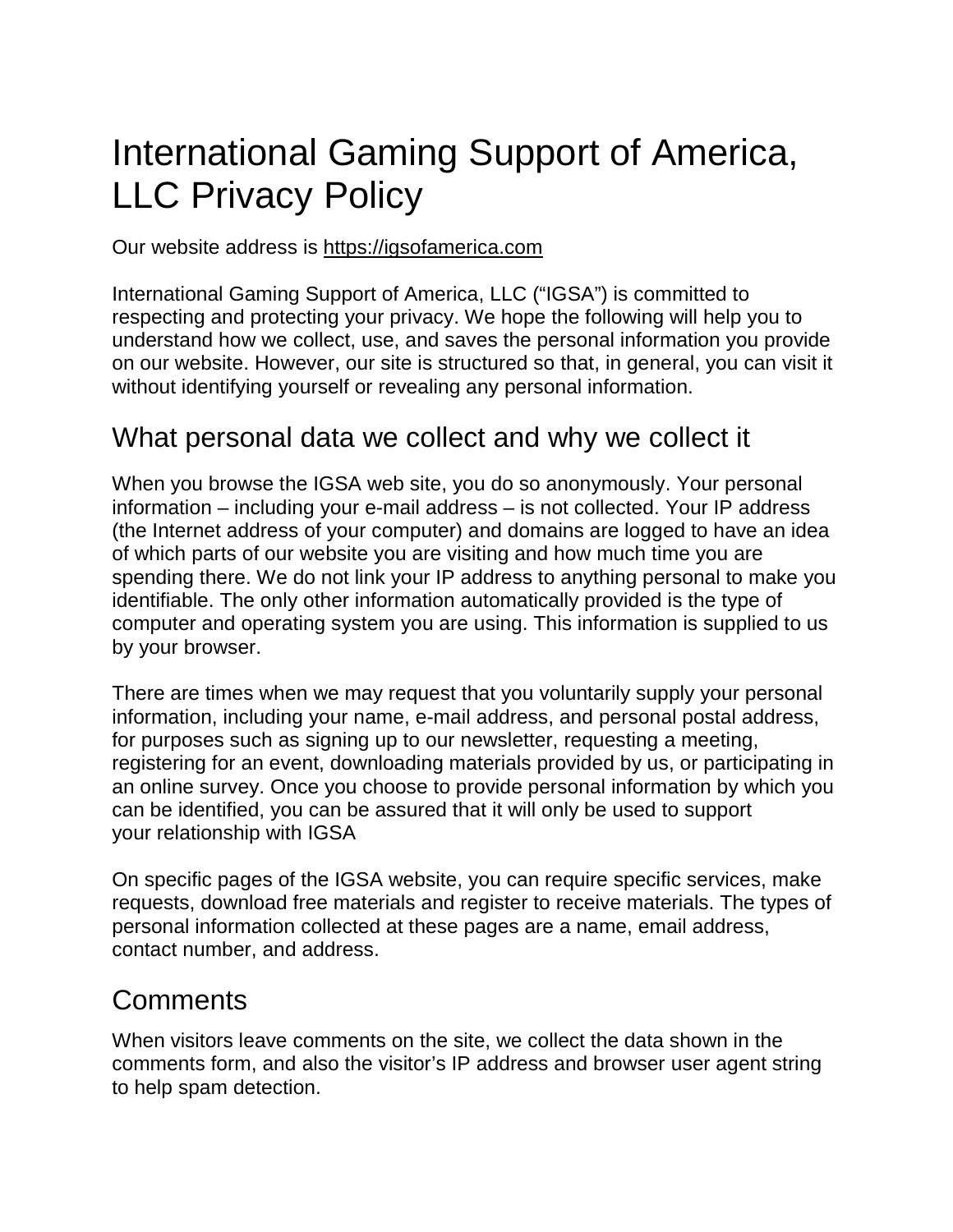## Contact forms

The information we collect is used for internal review, and it may be a great help in improving the content of our website. We use your personal information collected via contact forms to;

- Send you e-mails to communicate back to you and to update you on our services and free content that you have downloaded
- Make the site easier for you to use
- Help you quickly find services or information that is relevant to you
- Better understand your needs and provide you with better service

## Cookies

If you leave a comment on our site, you may opt-in to save your name, email address and website in cookies. These are for your convenience so that you do not have to fill in your details again when you leave another comment. These cookies will last for one year.

If you have an account and you log in to this site, we will set a temporary cookie to determine if your browser accepts cookies. This cookie contains no personal data and is discarded when you close your browser.

When you log in, we will also set up several cookies to save your login information and your screen display choices. Login cookies last for two days, and screen options cookies last for a year. If you select "Remember Me," your login will persist for two weeks. If you log out of your account, the login cookies will be removed.

If you edit or publish an article, an additional cookie will be saved in your browser. This cookie includes no personal data and simply indicates the post ID of the article you just edited. It expires after one day.

## Embedded content from other websites

Articles on this site may include embedded content (e.g., videos, images, articles, etc.). Embedded content from other websites behaves in the same way as if the visitor has visited the other website.

These websites may collect data about you, use cookies, embed additional thirdparty tracking, and monitor your interaction with that embedded content, including tracking your interaction with the embedded content if you have an account and are logged in to that website.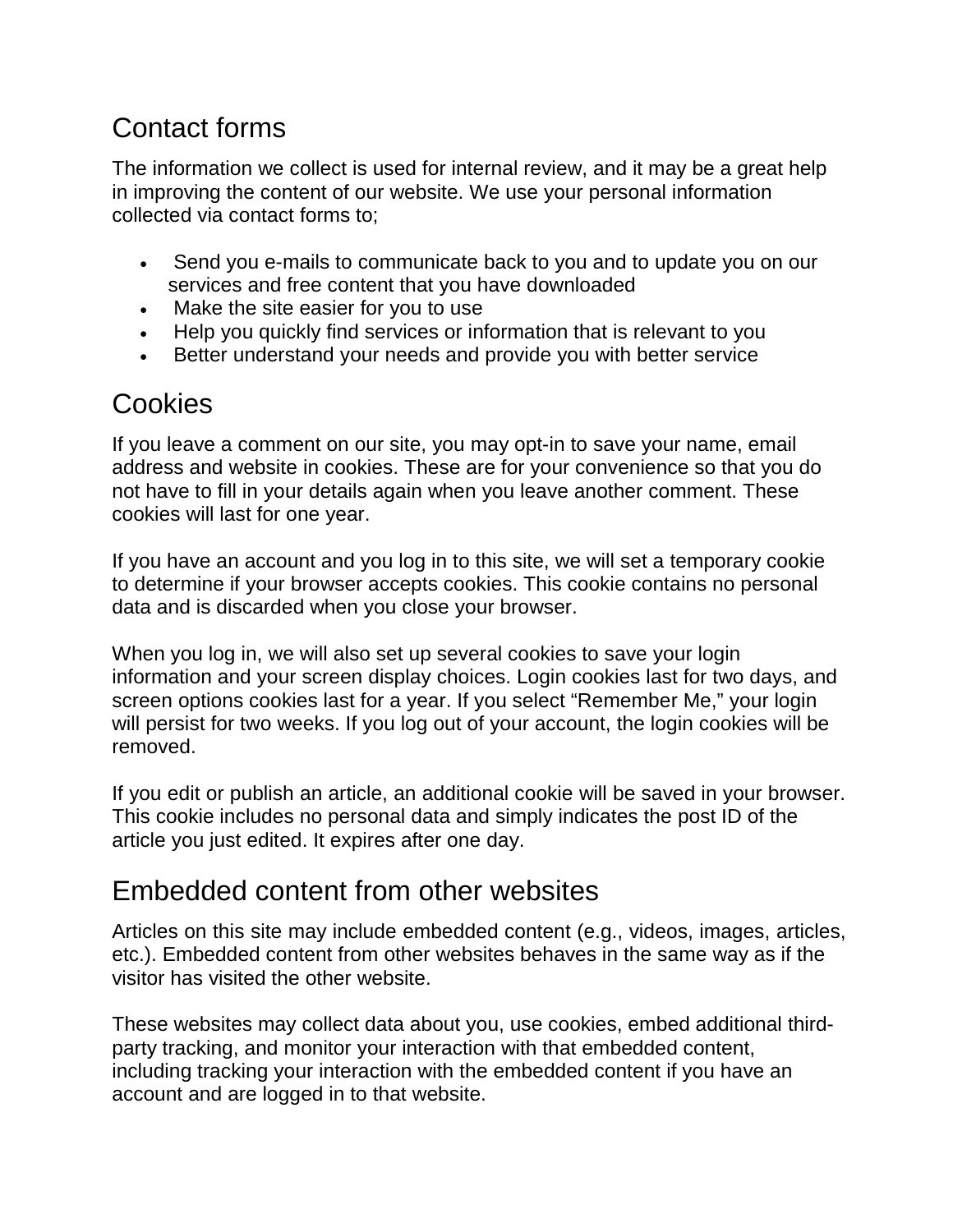### Who we share your data with

IGSA will not use or share your personal information without first asking for your permission. IGSA will not sell, rent or lease your registration data to others.

### How long we retain your data

If you leave a comment, the comment and its metadata are retained indefinitely. This is so we can recognize and approve any follow-up comments automatically instead of holding them in a moderation queue.

For users that register on our website (if any), we also store the personal information they provide in their user profile. All users can see, edit, or delete their personal information at any time (except they cannot change their username). Website administrators can also see and edit that information.

### What rights you have over your data

If you have an account on this site or have left comments, you can request to receive an exported file of the personal data we hold about you, including any data you have provided to us. You can also request that we erase any personal data we hold about you. This does not include any data we are obliged to keep for administrative, legal, or security purposes.

#### Where we send your data

Your information may be checked through an automated spam detection service and saved in our CRM database.

#### Updating your contact information

To review and update your personal information to ensure it is accurate, contact us at info@igsofamerica.com.

### Additional information

#### How we protect your data

The security of your personal information is important to us. We make diligent efforts to prevent unauthorized access or disclosure and to protect your data from loss, misuse, alteration or destruction.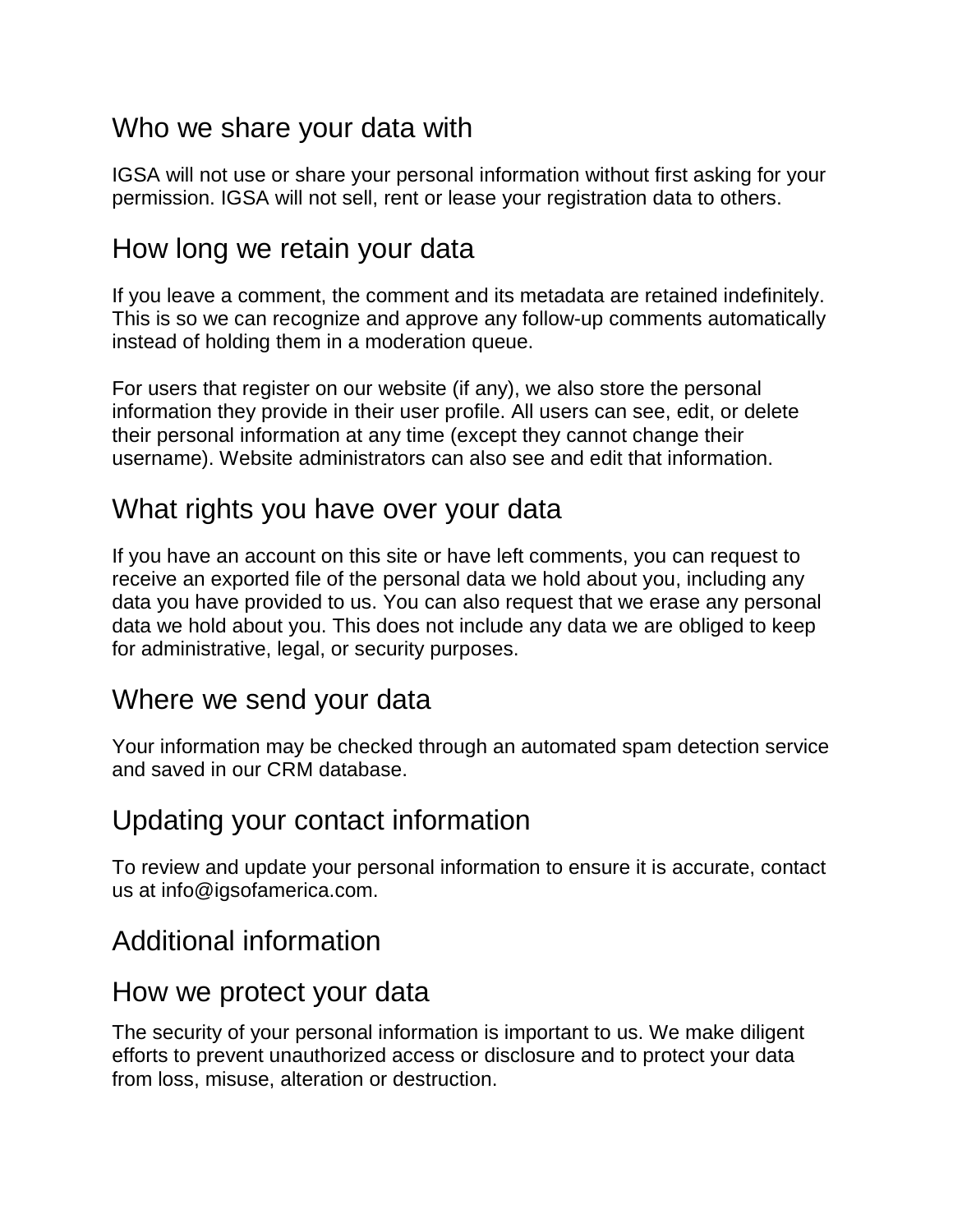We follow generally accepted industry standards to protect the personal information submitted to us, both during transmission and once we receive it. If you have any questions about security on our Website, you can contact us at info@igsofamerica.com. We encourage you to read that privacy statement before providing your information.

## What third parties we receive data from

If you provide us personal information about others, or if others give us your information, we will only use that information for the specific reason for which it was provided to us.

#### **Information Sharing**

We do not sell your personal information to third parties. If required, we may disclose your personal information only

- as required by law such as to comply with a subpoena or similar legal process
- when we believe in good faith that disclosure is necessary to protect our rights, protect your safety or the safety of others, investigate fraud, or respond to a government request,
- if IGSA is involved in a merger, acquisition, or sale of all or a portion of its assets, you will be notified via email and/or a prominent notice on our Web site of any change in ownership or uses of your personal information, as well as any choices you may have regarding your personal information, to any other third party with your prior consent to do so.

## Notification of Privacy Statement Changes

We may update this privacy statement to reflect changes to our information practices. If we make any material changes, we will notify you by email (sent to the e-mail address specified in your account) or using a notice on this Site before the change becoming effective. We encourage you to periodically review this page for the latest information on our privacy practices.

## Contact Information

You can contact us about this privacy statement by writing or email us at the address below:

International Gaming Support of America